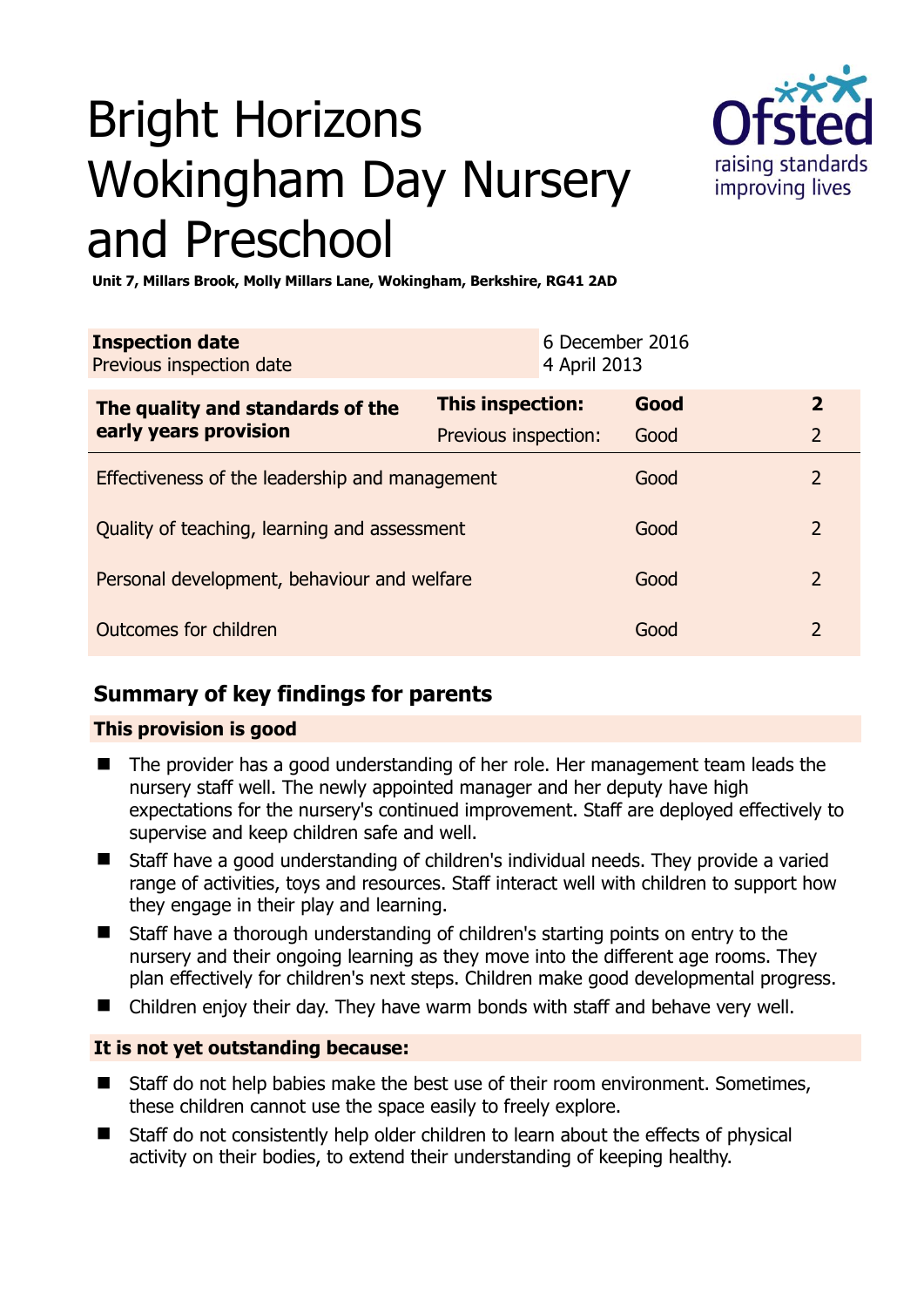# **What the setting needs to do to improve further**

### **To further improve the quality of the early years provision the provider should:**

- consider the ways that babies use the space and environment to help extend their physical development and curiosity to explore
- help children understand more about the effect exercise has on their bodies to build on their awareness of healthy lifestyles.

### **Inspection activities**

- The inspector observed children in all age group rooms and outdoors.
- The inspector spoke with children, parents and staff.
- The inspector met with the management team to discuss practice and talked about how staff update their skills and knowledge to meet children's needs.
- The inspector sampled the provider's documentation and children's records.
- The inspector conducted a joint observation with the manager. She spoke to her about how staff plan for children's next stages of learning.

## **Inspector**

Aileen Finan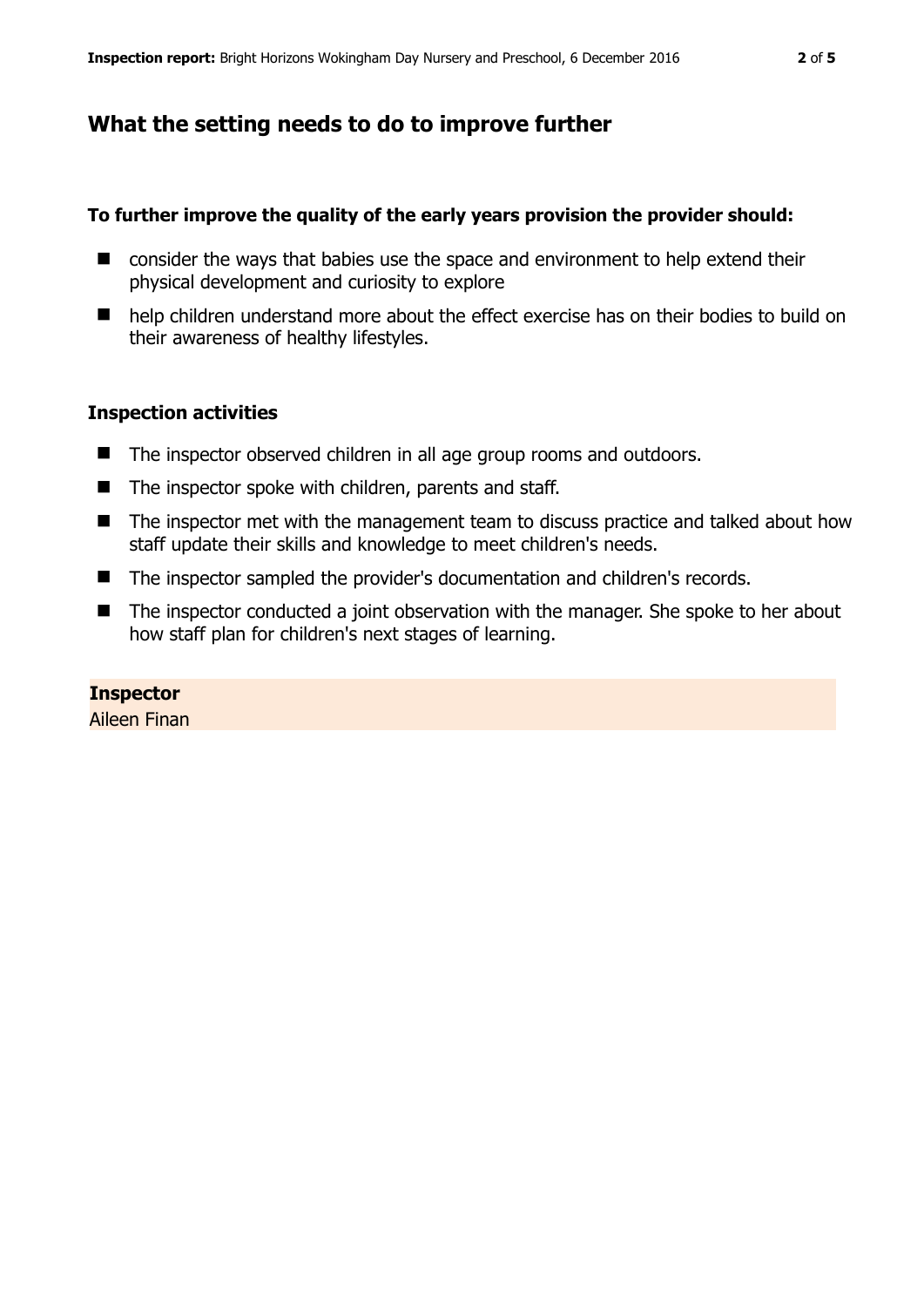## **Inspection findings**

#### **Effectiveness of the leadership and management is good**

The provider uses rigorous recruitment procedures to check new staff. The management team focuses on helping staff to update their skills to ensure their ongoing suitability. Staff speak about regular individual meetings that help them stay proficient in their roles. For example, they have developed their awareness of special educational needs to help all children reach their potential. The management team ensures that staff use risk assessments and policies and follow procedures to guide their practice to support children's well-being. Safeguarding is effective. The management team ensures that staff understand how to protect children, including those who may be at risk from extreme behaviours or views.

#### **Quality of teaching, learning and assessment is good**

The provider monitors the progress children make well. All staff have recently undertaken further training to ensure consistent practice for assessing children's achievements. Staff demonstrate and explain rules clearly to children; for example, they understand when playing a game that 'red' means stop and 'green' means go. Staff encourage children's language, for example, they sing rhymes and engage in story time. Partnerships with other professionals are well established and parents are positive overall about the care children receive. Parents highlight recent improvements to the nursery following the change of management, and say that their views are valued. They add that they receive information about how to extend their children's learning at home.

#### **Personal development, behaviour and welfare are good**

Staff are welcoming and support equality and diversity well. They help all children to feel emotionally secure in their care. Staff help children to learn to show respect to each other and play cooperatively. Children are familiar with the routines, for example, to manage their personal hygiene. Staff encourage children's independence. For example, older children take turns to be the 'helper' handing out cutlery and serving meals to their friends, who respond politely with 'thank you'. Staff are conscious about children's safety and consistent in the messages they give, for example, when children walk up and down stairs. Consequently, children hold the low-level rail and walk safely.

#### **Outcomes for children are good**

Children are ready for the next stages of their learning. They benefit from challenging and interesting experiences. For example, babies explore treasure baskets by feeling, touching and smelling the different items. Children learn physical skills, such as how to kick and catch balls. They enjoy taking part in collection challenges. For instance, children hunted for toy bugs and insects, counted their legs and made suggestions about what the creatures may eat. Children were keen to extend their literacy skills and excitedly used props to tell a story.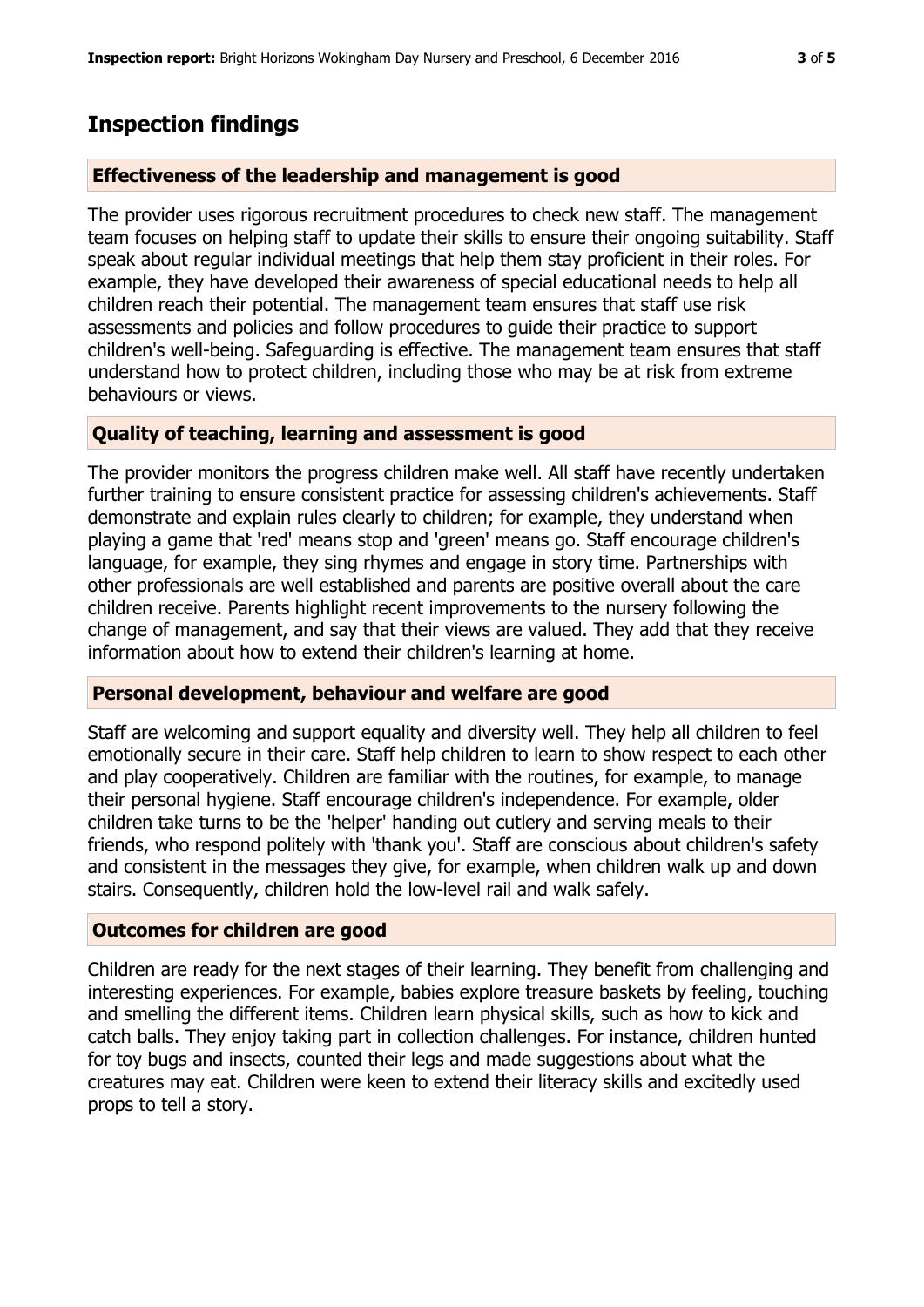# **Setting details**

| Unique reference number                             | EY439405                                                                             |  |
|-----------------------------------------------------|--------------------------------------------------------------------------------------|--|
| <b>Local authority</b>                              | Wokingham                                                                            |  |
| <b>Inspection number</b>                            | 1079183                                                                              |  |
| <b>Type of provision</b>                            | Full-time provision                                                                  |  |
| Day care type                                       | Childcare - Non-Domestic                                                             |  |
| <b>Registers</b>                                    | Early Years Register, Compulsory Childcare<br>Register, Voluntary Childcare Register |  |
| Age range of children                               | $0 - 4$                                                                              |  |
| <b>Total number of places</b>                       | 84                                                                                   |  |
| Number of children on roll                          | 92                                                                                   |  |
| Name of registered person                           | Kidsunlimited Limited                                                                |  |
| <b>Registered person unique</b><br>reference number | RP900864                                                                             |  |
| <b>Date of previous inspection</b>                  | 4 April 2013                                                                         |  |
| <b>Telephone number</b>                             | 0118 9893674                                                                         |  |

The nursery registered in 2012. It is located in Wokingham, Berkshire. The nursery is open each weekday from 7.30am to 6pm all year round, excluding bank holidays. There are 20 staff. Of these, 14 members of staff hold appropriate early years qualifications. The nursery receives funding for the provision of free early years education for children aged two, three and four years.

This inspection was carried out by Ofsted under sections 49 and 50 of the Childcare Act 2006 on the quality and standards of provision that is registered on the Early Years Register. The registered person must ensure that this provision complies with the statutory framework for children's learning, development and care, known as the early years foundation stage.

Any complaints about the inspection or the report should be made following the procedures set out in the guidance 'Complaints procedure: raising concerns and making complaints about Ofsted', which is available from Ofsted's website: www.gov.uk/government/organisations/ofsted. If you would like Ofsted to send you a copy of the guidance, please telephone 0300 123 4234, or email enquiries@ofsted.gov.uk.